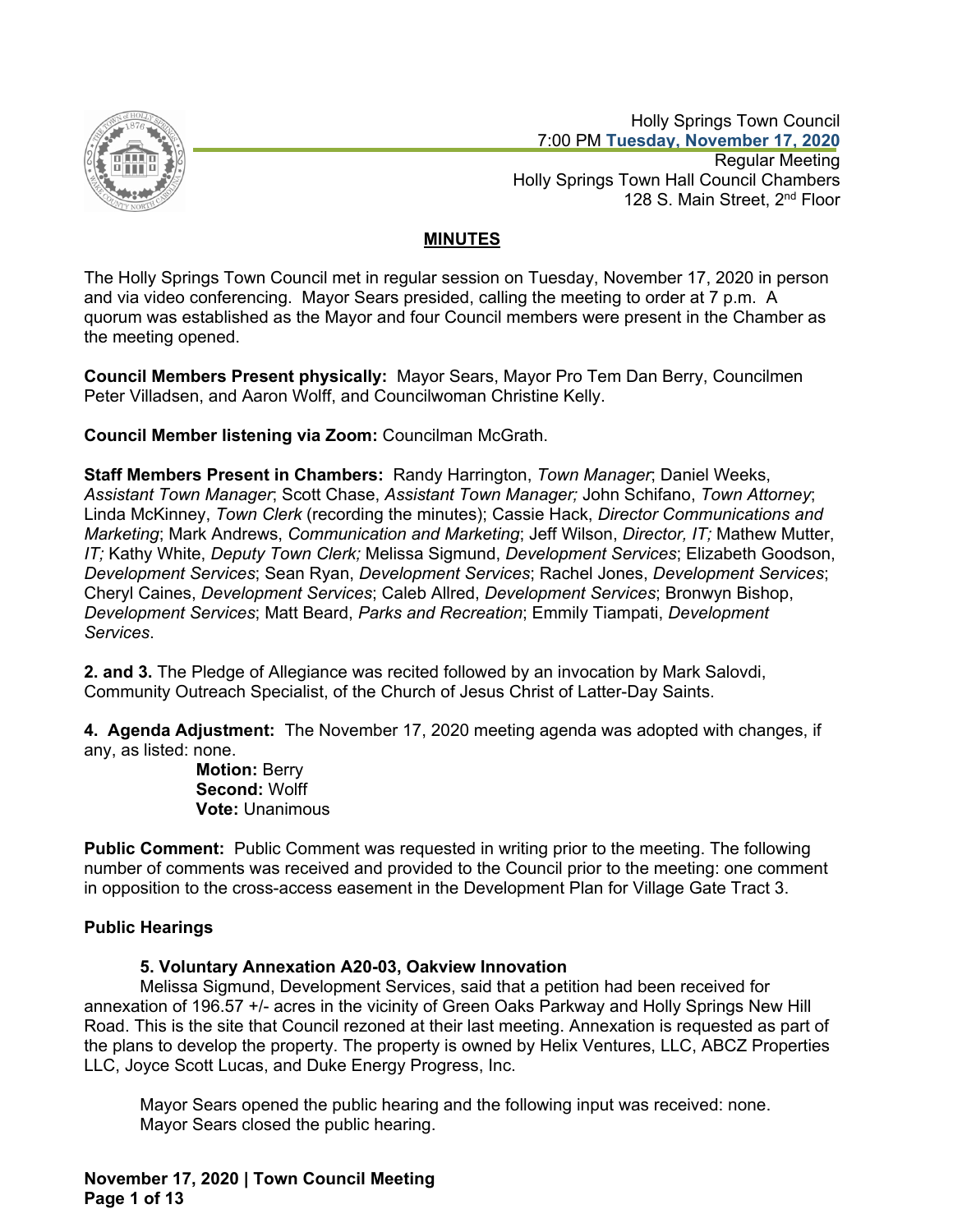**Action:** Motion to adopt Annexation Ordinance A20-03, annexing 196.57 +/- acres owned by Helix Ventures, LLC, ABCZ Properties LLC, Joyce Scott Lucas, and Duke Energy Progress, Inc.

**Moved by:** Berry **Second by:** Kelly **Vote:** Unanimous *A copy of Annexation Ordinance A20-03 is attached to these minutes.*

### **6. Voluntary Annexation A20-05, Village Gate**

Melissa Sigmund, Development Services, said that a petition had been received for annexation of 18.28 +/- acres located on S. Main Street near Ralph Stephens Rd. and Piney Grove Wilbon Road. Annexation is requested as part of the development of the Village Gate project. The property is owned by Elizabeth Y. Barnes, Patsy Y. Edwards, Randy White, Roseann White, Suzanne T. Moore, Eli Zablud, Danny Vuncannon and Kimbrette Y. Vuncannon.

Mayor Sears opened the public hearing and the following input was received: none. Mayor Sears closed the public hearing.

**Action:** Motion to adopt Annexation Ordinance A20-05, annexing 18.28 +/- acres, owned by Elizabeth Y. Barnes and Patsy Y. Edwards, Randy White and Roseann White, Suzanne T. Moore and Eli Zablud, and Danny Vuncannon and Kimbrette Y. Vuncannon.

**Moved by:** Villadsen **Second by:** Kelly **Vote:** Unanimous *A copy of Annexation Ordinance A20-05 is attached to these minutes.*

### **7. Village Gate Master Plan & Special Exception Use**

Sean Ryan, Development Services, said the purpose of this agenda item is to hold a quasijudicial hearing on the Village Gate Master Plan and Special Exception Use, Variances, and Waivers. He said that Council approved the Development Agreement in June, 2020, and rezoned the property to CB Community Business at that same meeting. The detailed Master Plan and SEU, Mixed-Use Option is for 93,000 square feet of non-residential uses, 344,144 square feet of residential uses (350 units, or 17.32 units per acre) and 16,360 square feet of educational uses. The site-specific development plans will be presented later in this meeting. The applicant is requesting four variances:

20-VARTC-07 reducing the minimum side and rear bufferyard on Tract 1;

20-VARTC-08 reducing the minimum Plant Unit Value for thoroughfare yards;

20-VARTC-09 reducing the minimum Plant Unit Value for bufferyards on Tracts 1 and 2; and

20-VARTC-10 reducing the minimum off-street loading dimensions on Tract 3.

The applicant is also requesting a Waiver to allow alternate compliance for Tree Preservation Area Priority. The applicants' presentation will go into further detail on these Variances and Waiver.

Mr. Ryan showed that the area is designated Mixed Use Center on the Land Use and Character Plan, and is zoned CB Community Business: conditional use.

Rachel Jones, Development Services, said that seven intersections were studied as part of the TIA associated with the rezoning. A Fee-in-lieu will be paid for the area of Hwy 55 between Avent Ferry and Main Street. A through-right turn lane would be required at Ralph Stephens Road and Piney Grove Wilbon, as well as a signal improvement. She showed the access points off of Main Street and Ralph Stephens Road, and where secondary emergency access points would be for tracts 1 and 3, and sidewalk connection to the Stephens Tract, per the Developer Agreement.

Ms. Jones said the project would connect to existing water main on S. Main Street, and would connect to gravity sewer to be constructed with the Stephens Tract Townhomes. There is an

### **November 17, 2020 | Town Council Meeting Page 2 of 13**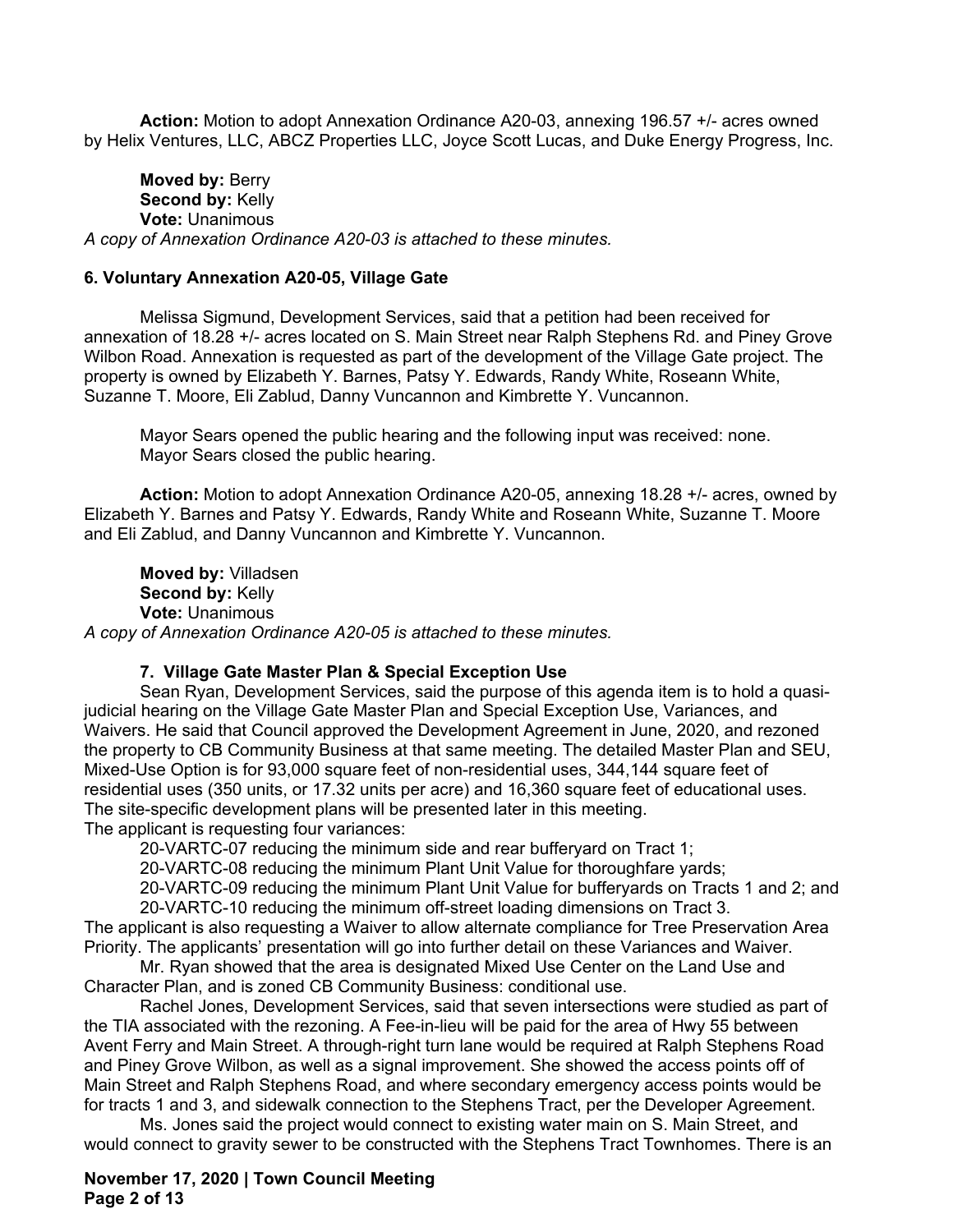offsite easement to connect to an existing manhole on Piney Grove Wilbon Rd. An existing 12" water main, within the old Ralph Stephens right-of-way will be relocated to the current road right-ofway location.

Matt Beard, Parks and Recreation, said that design was underway for the off-site greenway. He showed where it would lie along Piney Grove Wilbon. The Developer will pay for most of the greenway, with the Town covering the remainder through fee waivers. Mr. Beard said construction would be completed before the Solaris building can receive its Certificate of Occupancy. There will be approximately 2500 feet of Greenway.

MPT Berry asked about the boardwalk over the wetlands. Mr. Beard said that they were trying to locate the greenway so that it would not have to be moved if the road were widened in the future.

Mark Stuckey of the Planning Board said there were discussions about anticipated traffic and road improvements. There were discussions about mixed-use options, required street scape, waivers and tree preservation requirements. that the Planning Board recommended approval with a vote of 6-2-1 at their October 27, 2020 meeting. Those voting against were Mr. Crandall, and Mr. Stuckey who both felt more details were needed.

Mayor Sears opened the public hearing and the following input was received:

Laura Holleman, project planner for Village Gate, McAdams Company, said that they are creating something that Holly Springs has never seen, with senior housing, medical offices, ground floor commercial, a state-of-the-art preschool, and public amenities.

Chris Rurkowski, TMTLA Associates, said that completing these as one project will complete the commercial area on South Main Street. They want to blend with the existing street scape. He said the greenway extension of 2500 feet to the corner, with a marker that people are entering Holly Springs.

Due to the shape and geography of the project they are requesting a waiver of the Tree Preservation Area Priority. He said they have an innovative solution for tree preservation. It still provides 10% and meets the other requirements, but there are a number of offsite connections that prohibits a continuous tree area. This allows for a more urban style of development with the buildings along the street, helping to transition from the intensity along Main Street with the more natural corridors along the back.

He outlined the four variances requested.

- 1. Bufferyard width reduction on Tracts 1 and 2 from 20 feet to 5 feet along the west boundary. There are pinch points along this boundary because of the width of the property. There is an outlet from the Hampton Inn where 20 feet cannot be provided. There is also a point along Ralph Stephens Road where there is not enough land to provide 20 feet. Using the planned landscaping will provide the same screening.
- 2. Bufferyard Plant Unit Value reduction from C-150 to C-55
- 3. Front yard buffer reduction from A-75 to Street Trees and Crepe Myrtles to match thoroughfare plantings. This keeps the established character of the street frontage and continues to build on a pedestrian friendly streetscape. It gives them the flexibility to locate trees away from existing utilities along the street front.
- 4. Loading space width reduction from 12 feet to 9 feet on Tract 3. The loading space will sufficiently accommodate any loading needs of the building along with the parking under the building.

He said he was excited to move forward with the project.

Councilwoman Kelly asked if the 10% tree preservation would be across all three tracts or was one tract more heavily treed than the others. Mr. Rurkowski said that each Tract is close to 10% on its own and Tract 2 which is slightly under, is made up across the other tracts.

Mayor Sears closed the public hearing.

**November 17, 2020 | Town Council Meeting Page 3 of 13**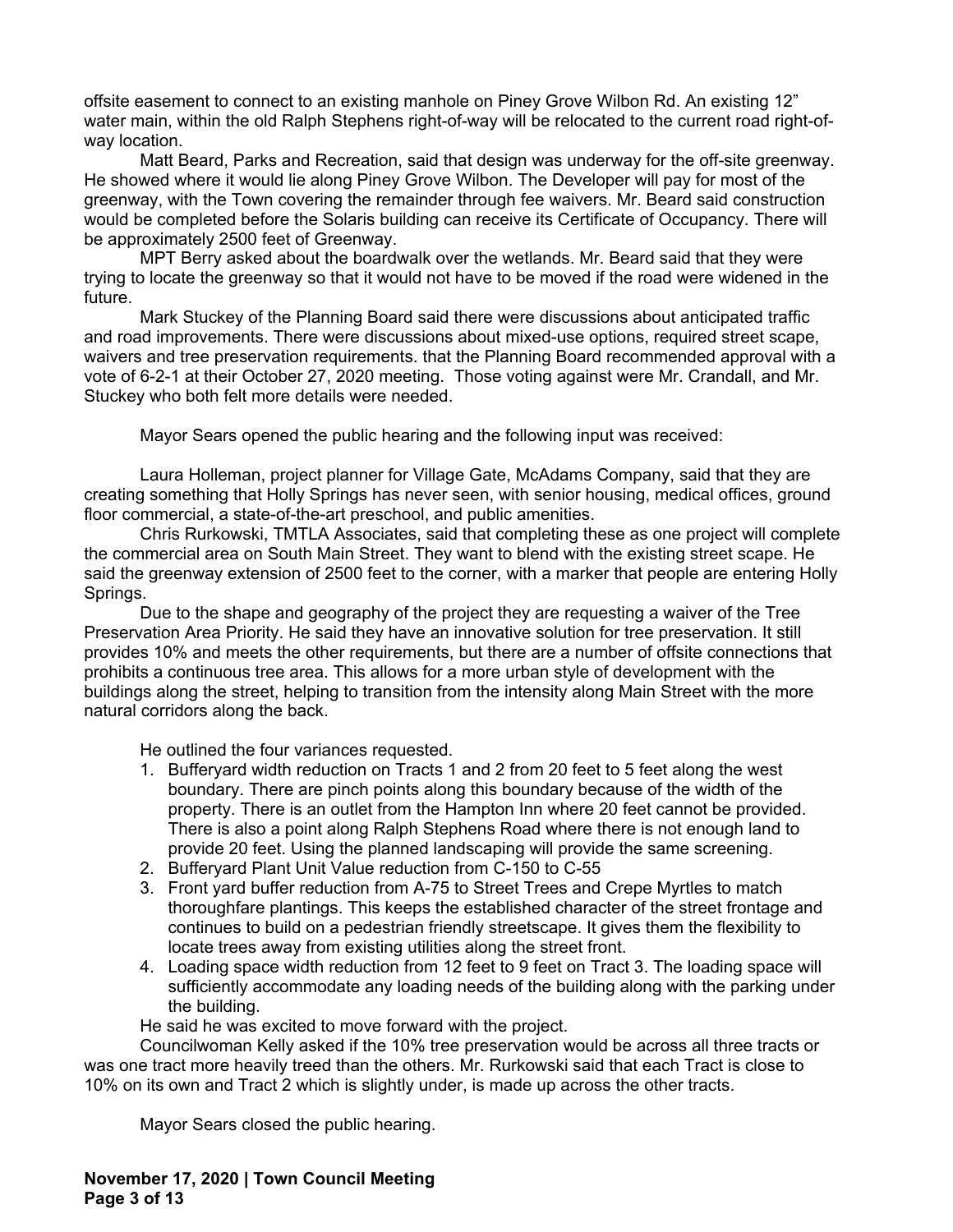MPT Berry asked the Town Attorney to comment on the cross-access question on Tract 3. John Schifano, Town Attorney, said the Town has the authority to require this cross-access easement and it is proper in this case. The Town's Ordinance and the State Fire Code both require it. But the cross-access easement is not a factor in Council's decision on the Variances, for which you need only weigh the evidence on the variances.

**Action 1:** Motion to adopt Resolution 20-38 to make and accept the Findings of Fact for consideration of and to approve SEU, Variances, and Waivers. *A copy of Resolution 20-38 is attached to these minutes*.

**Moved by**: Wolff **Second by:** Kelly **Vote:** Unanimous

**Action 2:** Motion to approve Village Gate Detailed Master Plan with the conditions as stated in the agenda packet.

**Moved by:** Villadsen **Second by: Berry Vote:** Unanimous

## **8. 348 W. Earp Street Special Exception Use 20-SEU-08**

Cheryl Caines, Development Services, said the purpose of this item was to consider a request for a Special Exception Use to allow a single-family dwelling in the Village District Area. The lot is at 348 W. Earp Street in the Downtown Village District, and is zoned R-15 Residential. She showed a proposed plot plan and elevation for the home.

Bronwyn Bishop, Development Services, said that a right-of-way dedication across both frontages and a new 5-foot public sidewalk would be built. The home would connect to public water and sewer.

Mark Stuckey, Planning Board, said that Planning Board recommended approval with a vote of 8-0-1.

Mayor Sears opened the public hearing and the following input was received: none.

Mayor Sears closed the public hearing.

**Action 1:** Motion to adopt Resolution 20-41 to make and accept the Findings of Fact for consideration of and to approve SEU.

**Moved by:** Villadsen Second by: Berry **Vote:** Unanimous *A copy of Resolution 20-41 is attached to these minutes*.

**Action 2:** Motion to approve Development Plan for 348 W. Earp Street with the conditions stated in the agenda packet.

**Moved by:** Berry **Second by:** Kelly **Vote:** Unanimous

**November 17, 2020 | Town Council Meeting Page 4 of 13**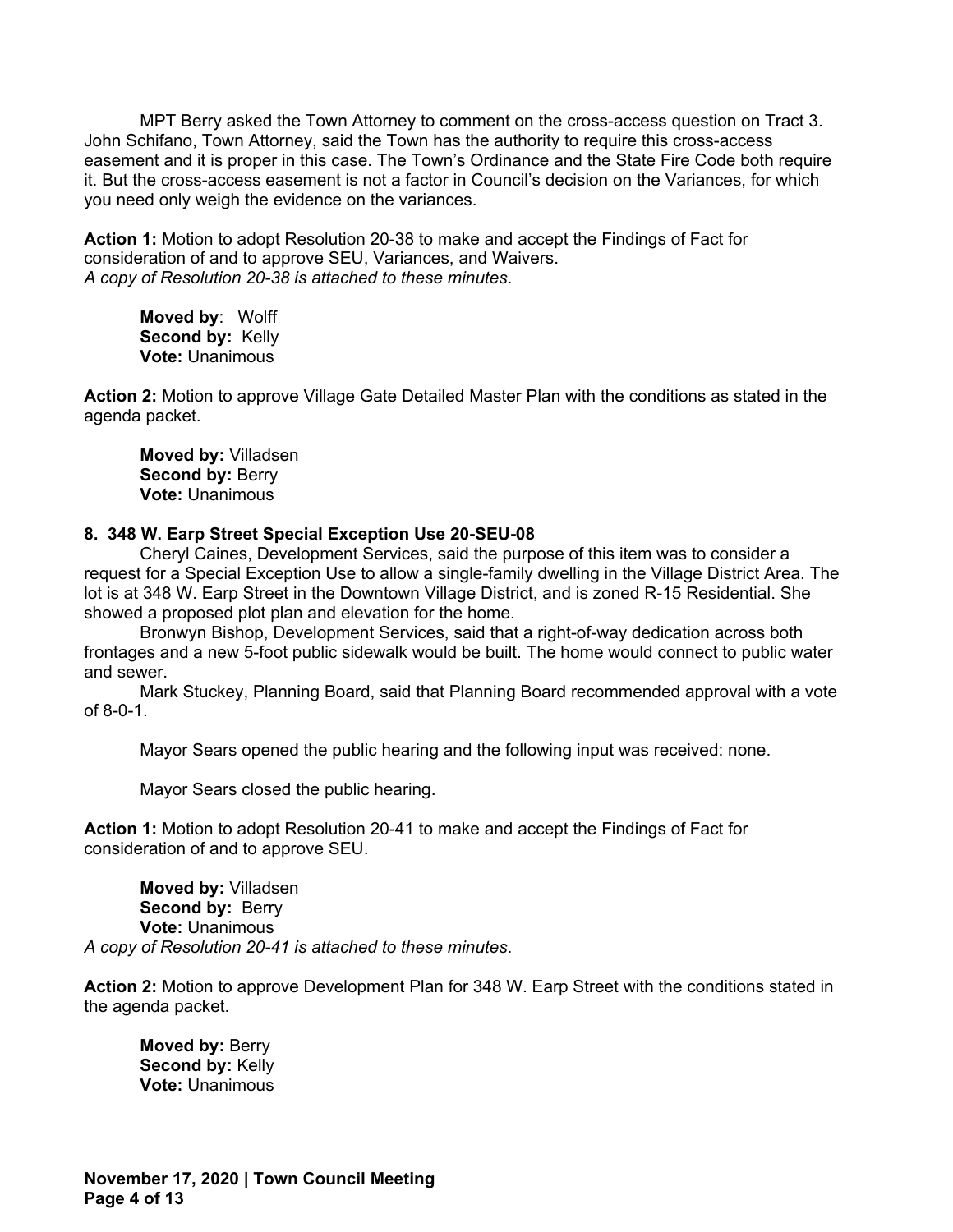# **9. New Hill Vet Clinic 19-SEU-09**

Caleb Allred, Development Services, said that this item was to consider a Special Exception Use and related Development Plan for the New Hill Vet Clinic. The SEU would not be for the entire parcel, located at 3421 New Hill Holleman Road, just south of Friendship Road, near the US 1 interchange. It would be a partial parcel SEU. The site is located across from the Town Yard Waste Transfer Location, which has no utilities and is just a transfer site for yard waste. The land is designated Business and Industrial on the Future Land Use plan, and is zoned R-30 Residential. A vet clinic is a permitted special exception use in R-30 Residential.

Mr. Allred said that the applicant is requesting variances to allow the use of gravel instead of hard surface parking, and to not require a curb and gutter in the parking area. He is also requesting a waiver of powerline relocation and utility connection. Mr. Allred showed the site plan and the landscaping plan. All development standards and requirements are met on this partial parcel. He showed the existing building which will be converted to the clinic, and there would be the addition of a ramp to meet ADA guidelines.

Mark Stuckey, Planning Board, said that the Planning Board recommended approval with a vote of  $8 - 0 - 1$ . The biggest concern with this project, was traffic on New Hill Holleman Road.

Bronwyn Bishop, Development Services, said that there are no Town utilities within 4.5 miles, which is why a Waiver of Annexation was previously approved. She said there would be a right-of-way dedication across the entire property frontage, in accordance with the Comprehensive Transportation Plan along New Hill Holleman Road, and a sewer easement would be provided along the back of the property for future sewer outfall, for long-range planning purposes. She said that the average daily vehicles for this business would be 8 vehicles, so no TIA was required. The driveway and parking meet the design standards.

Councilwoman Kelly asked about the partial parcel designation, how it would be monitored, and if the property owner would have to return to Council for an additional SEU if the vet practice grew. Mr. Allred said a landscape buffer is being provided on the property between the uses. There is no formal fencing, but the landscaping would designate the boundary. If the applicant wants to extend the SEU to another part of the property, they would need to come back for a separate SEU. Staff does have a compliance officer who goes to all commercial locations to make sure they are in compliance. Councilwoman Kelly asked about renovations of the existing building. Mr. Allred said the building is required to come up to commercial code, so it might not show up on the exterior, but the interior will be renovated. Councilwoman Kelly asked about signage and Mr. Allred said the applicant will present a sign plan and staff is working with them.

Councilwoman Kelly asked Town Attorney John Schifano if the Town had done this before and if it was ok. Mr. Schifano said that there is no requirement that zoning has to follow property lines. In this case an SEU is following a portion of the property line. Mr. Allred said that a surveyor went out and drew the partial parcel lines and provided a legal description, so it can be verified where that boundary is.

Councilman Wolff asked if there any concerns with having a handicapped accessible parking spot in a gravel parking lot. Mr. Allred said there is one hard surface parking spot for handicapped parking, next to the ramp.

Mayor Sears opened the public hearing and the following input was received:

Dr. Alex Fisher, 108 Oakmoss Trail, Holly Springs, the applicant, said that he is a graduate from Tuskegee School of Veterinary Medicine in Tuskegee, Alabama and has over 20 years of general medicine and surgery experience. He has been a mobile vet in the Raleigh area since 2006. He bought the land in 2011 and it is currently used as a small farm for crops and livestock. Six and a half of the seven and a half acres will continue to be used as a farm, and one acre would be used for a small animal veterinary clinic. The existing 2,000 square foot building on the property would be used as the clinic. He said the proposed use would maintain the agricultural rural look and therefore would not adversely affect adjacent property values. The proposed use will be consistent with the character and land use of the Town of Holly Springs. He said the clinic would operate Monday – Thursday from 8 am to 6 pm and would primarily serve pet owners and farmers. Water

### **November 17, 2020 | Town Council Meeting Page 5 of 13**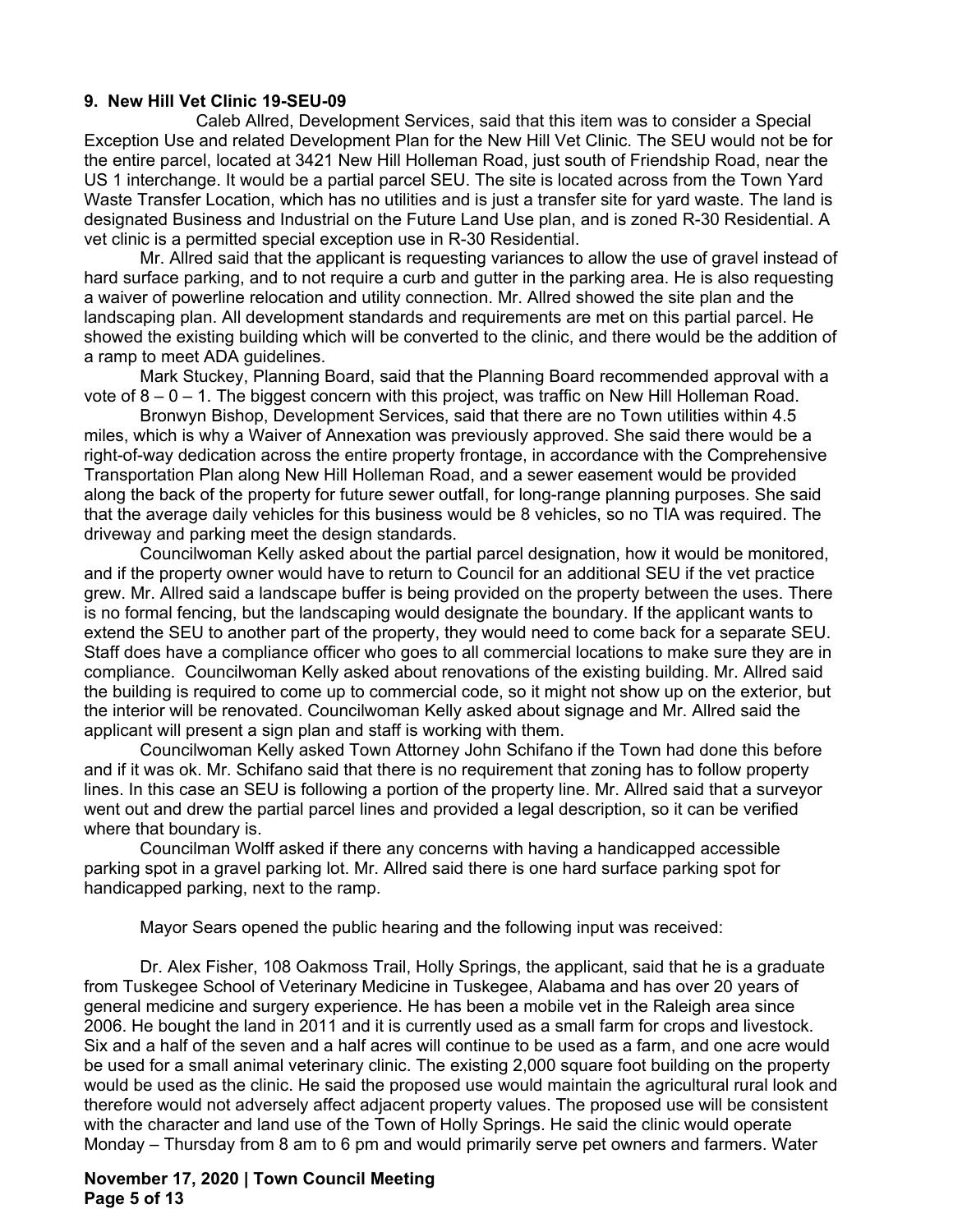and sewer would be from a well and septic system regulated by Wake County and the building will be ADA compliant. The property will be accessible through a paved driveway from New Hill Holleman Road, and a sidewalk will be placed from the road to the clinic to allow pedestrian access.

Councilman Wolff asked what besides companion animals would be treated. Dr. Fisher said goats to guinea pigs. Only small trailers, for goats, would come to the clinic. He would go to larger animals. Councilman Wolff asked about any outdoor boarding facilities. Dr. Fisher said he had no plans to board. Dogs get noisy and he wants to keep the noise down.

Dr. Fisher said that the façade of the building – using an existing house has been done before in Holly Springs ETJ, the chiropractor up the street has also done that. It is a way for us to operate without spending as much money. He said he would maintain the look of the house as it is.

Hazel Lee, said she represented herself and her three sisters who own property across from the subject property, at 3504 New Hill Holleman Rd. She thanked Mr. Allred for answering their many questions promptly. She said they did not have adequate time to do the research themselves. In the future she would appreciate notices at least 2 weeks ahead of any hearing affecting 3504 New Hill Holleman Rd. After reviewing the Findings of Fact document, they do not see supporting evidence to defend the answers to the questions on how the clinic will impact the community at large. They want to see supporting documents that support the questions. The soil, water, and vegetation should be tested and monitored. How can they be assured that this clinic will not adversely affect the decision of one sister or an heir to build a single-family residence in the future. She said they are also afraid it will increase their taxes or impact their ability to sell at a fair market value. They are concerned about air quality due to large animal waste. They are concerned about the disposition of dead farm animals. She asked who she should contact to get the supporting documentation on the SEU.

Joseph Theoforus, 8405 Old Bethel Church Lane, spoke against the sewer easement which is part of the SEU. His complete statement is attached to these minutes.

Mayor Sears closed the public hearing.

There was discussion about what the statutory notice was for this hearing, and that it had been met. MPT Berry asked if the sewer easement was required because of the Town's long-range plan. Mr. Schifano said it was, and that it is a paper easement. We will not be taking down any trees or doing any construction.

Councilwoman Kelly asked if, because the neighbors say they have not had enough time, Council was willing to defer this decision, so that there is time for them to get their questions answered. Councilman Wolff said that if staff is convinced that the notices were sent out in time, the applicant has done their due diligence. Mr. Allred said he was confident that the notice was sent out 10 days prior to the hearing but does not know when it was received. Mr. Schifano said that state statute says it must be mailed 10 days in advance, but staff also posted the property, and it is a well-traveled road. We cannot control the speed of the post office. But it is within Council's purview to defer it for two weeks.

Council decided to proceed.

**Action 1:** Motion to adopt Resolution 20-40 to make and accept the Findings of Fact for consideration of and to approve SEU, variances and waivers.

**Moved by:** Villadsen Second by: Berry **Vote: Aye**: Berry, Villadsen, Wolff **Nay**: Kelly *The motion passed. A copy of Resolution 20-40 is attached to these minutes*.

**November 17, 2020 | Town Council Meeting Page 6 of 13**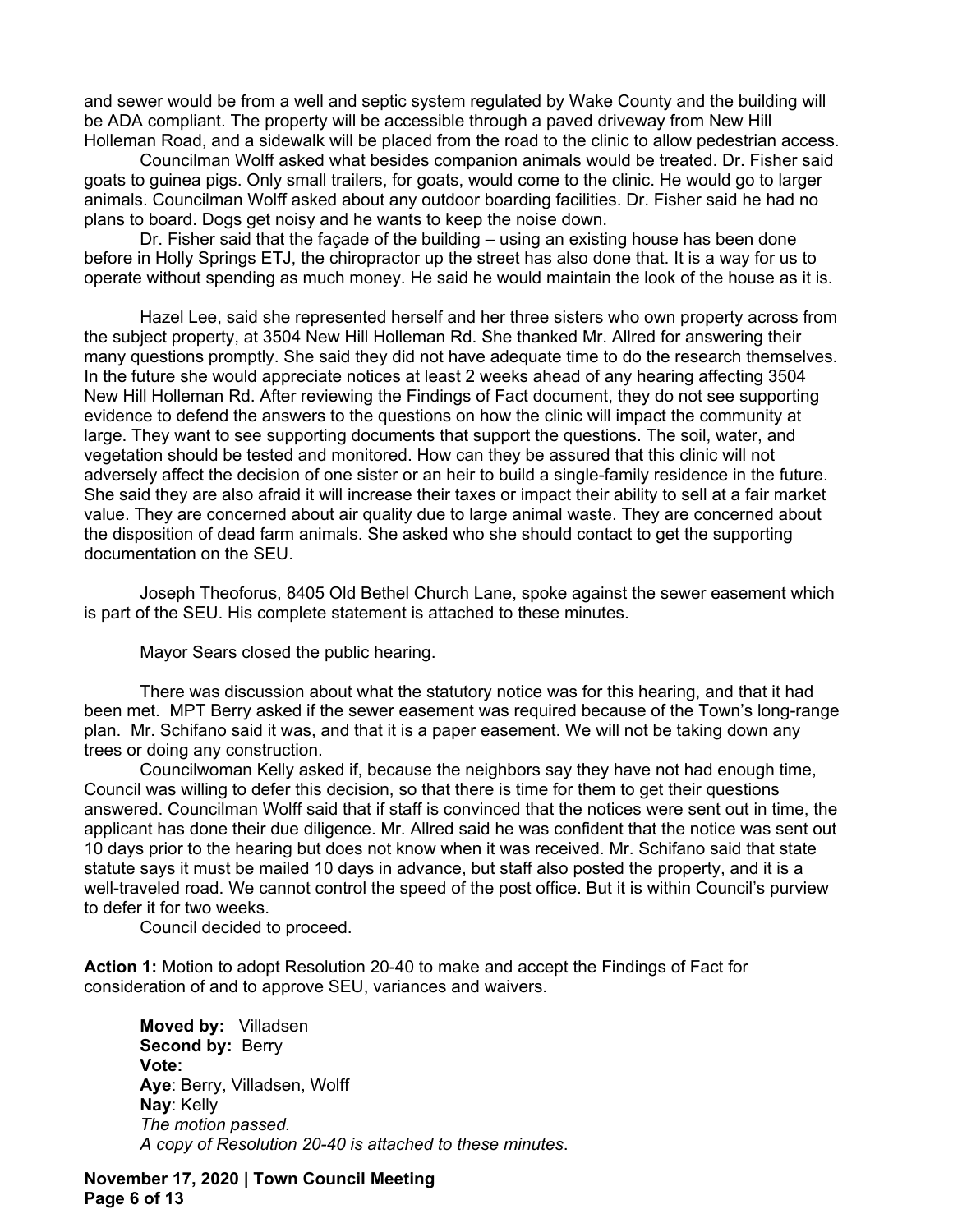**Action 2:** Motion to approve Development Plan for New Hill Vet Clinic with the conditions stated in the agenda packet.

**Moved by:** Wolff **Second by: Berry Vote: Aye**: Berry, Villadsen, Wolff **Nay**: Kelly *The motion passed.*

## **Consent Agenda**

The Council passed a motion to approve all items on the Consent Agenda. The motion carried following a motion by MPT Berry, a second by Councilman Villadsen and a unanimous vote. The following actions were affected:

10. Minutes – The Council approved minutes of the Council business meeting held November 3, 2020 and the workshop meeting held November 10, 2020.

11. Avent Ferry Road Widening Project Change Order - The Council approved a change order and budget amendment increasing the project budget by \$92,000 to incorporate an additional turn lane funded by the developer.

*A copy of the budget amendment is attached to these minutes.*

12. Voluntary Annexation A20-07, 1637 Avent Ferry Rd. - The Council adopted Resolution 20-36 directing the Town Clerk to investigate the sufficiency of Annexation Petition A20-07 and set public hearing for December 1, 2020.

*A copy of Resolution 20-36 is attached to these minutes.*

13. Signal Fiber Contract Approval and Budget Amendment - The Council approved the agreement between Hyper Networks, Inc. and the Town of Holly Springs for the installation of a conduit network and fiber for the connection of traffic signals within the Town limits, in the amount of \$308,273.76 and a budget amendment in the amount of \$339,102 to fund the contractor's RFP amount plus 10 percent contingency.

*A copy of the budget amendment is attached to these minutes.*

# **NEW BUSINESS**

# **14. Peterson Station Developer Agreement and Plan Amendment 16-DP-17-A03**

Sean Ryan, Development Services, said the purpose of this item was to consider a request for an amendment to the Developement Plan and Developer Agreement for Peterson Station to modify the project phasing. He reviewed the location of the project and its mixed-use designation and LB: Local Business zoning. He said the Developer Agreement included 182 residential units for Phase 1 permits. The original agreement required the Commercial Buildings along the Sunset Road frontage to be developed first, the request is to develop the residential along the back of the property first. The Developer is required to install a new traffic signal at Sunset Lake Road and Stephenson Road, turn lanes, and all other improvements.

Prior to Phase 1 certificate of occupancy, the Developer must apply for and receive a permit on all buildings that contain commercial units and the buffer plantings must be installed.

Mark Stuckey of the Planning Board said that the Planning Board recommended approval with a vote of 5-3-1 at their October meeting. Voting against were Mr. Deshazor, Mr. Crandall, and Mr. Brady, who had concerns that the retail would be left off the project, never be built and would

**November 17, 2020 | Town Council Meeting Page 7 of 13**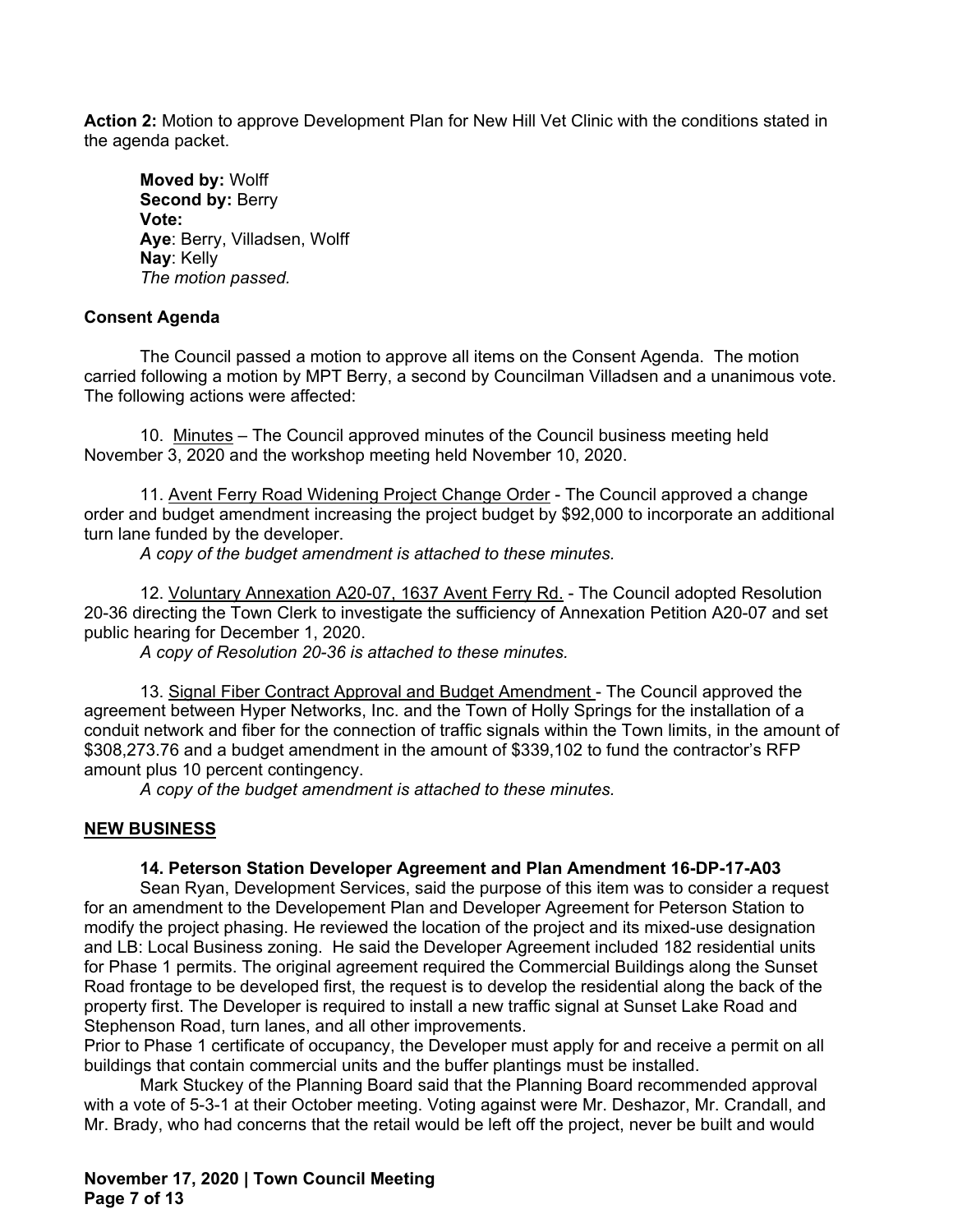leave an empty space. Discussions were held on the concern of allowing the residential to be constructed first, and that by moving forward with residential would the retail be left off entirely.

The applicant, Tom Spaulding with Spaulding Group, said there has been some minor grading, but they want to move forward. He said that the current situation, with retail vacancy rates, means building residential property means he could build something he could actually rent. He said that Mr. Peterson, looking at his numbers, said that having the retail standing empty would not be good for his financial situation. He said they want to modify the project phasing so that construction on the stand-alone apartment buildings may begin prior to the mixed-use buildings. Building 57% of the residential would bring more traffic to encourage retail to come. The developer would agree to no vertical construction (i.e. no framing inspections) until the new traffic signal at Sunset Lake Rd. and Stephenson Rd. is installed, accepted by NCDOT, and operational. No Certificates of Occupancy shall be issued for Phase 1 until the Developer applies for and receives permits for all buildings that contain commercial units. These permits would amount to over one million dollars so that is not a small investment. The Smith Road and Ten Ten Road intersection improvements would also be completed with Phase 1.

Mr. Spaulding said that the Developer shall obtain approval of the Gateway Feature by Council prior to application for Phase 1 permit. The Gateway Feature may be constructed at any time prior to completion of the Developer's work in Phase 1. The property is on the Cary – Holly Springs line and this will provide a nice Welcome to Holly Springs designation. Also, prior to obtaining a first CO for each phase of the project, the Developer shall comply with each of the following requirements of the phase of the Project:

- Buffering requirements:
- Public realm areas
- Developed areas such as parking, landscaping street trees, and any other infrastructure within the Project area.

Phase 1 would be 182 residential units out of a total of 317 units (or 57%) an Amenity Center and Pool, roadway improvements, including traffic light, and the Town of Holly Springs Gateway Signage.

Jeff Peterson, said this was the fourth time before Council for this project, so you are familiar with this. He said that retail is his passion and it is his favorite part of the project. But when COVID hit, commercial property took a hit. This project has always been touted as neighborhood businesses, the small "mom and pop" businesses. These are the businesses most affected by the lockdown. They are not looking to expand right now. There is no bank that will finance retail property right now. He has every anticipation of moving right in to Phase 2. He said if they get the 182 units done, I-540 will be close to finished, COVID will be in our rearview mirror and we can move forward with this. He said they will complete all the infrastructure first, 90-95% of site work will be done and all permitting fees will be paid upfront, before the first CO is issued. If they have paid for it, they will build it.

Councilwoman Kelly asked how much of the parking would be built with Phase 1. Mr. Spaulding said that all of the parking will be built up front.

Mayor Sears asked John Schifano, Town Attorney, if staff was comfortable with the agreement from a legal point of view, and Mr. Schifano said yes. There was discussion about the risk to the Town both of accepting this amendment, and in rejecting it, and how COVID has impacted the decision on this project.

**Action 1:** Motion to approve Major Development Plan Amendment for Peterson Station with the conditions stated in the agenda packet.

**Moved by:** Wolff **Second by:** Villadsen **Vote:** Unanimous

**Action 2:** Motion to approve Developer Agreement.

**November 17, 2020 | Town Council Meeting Page 8 of 13**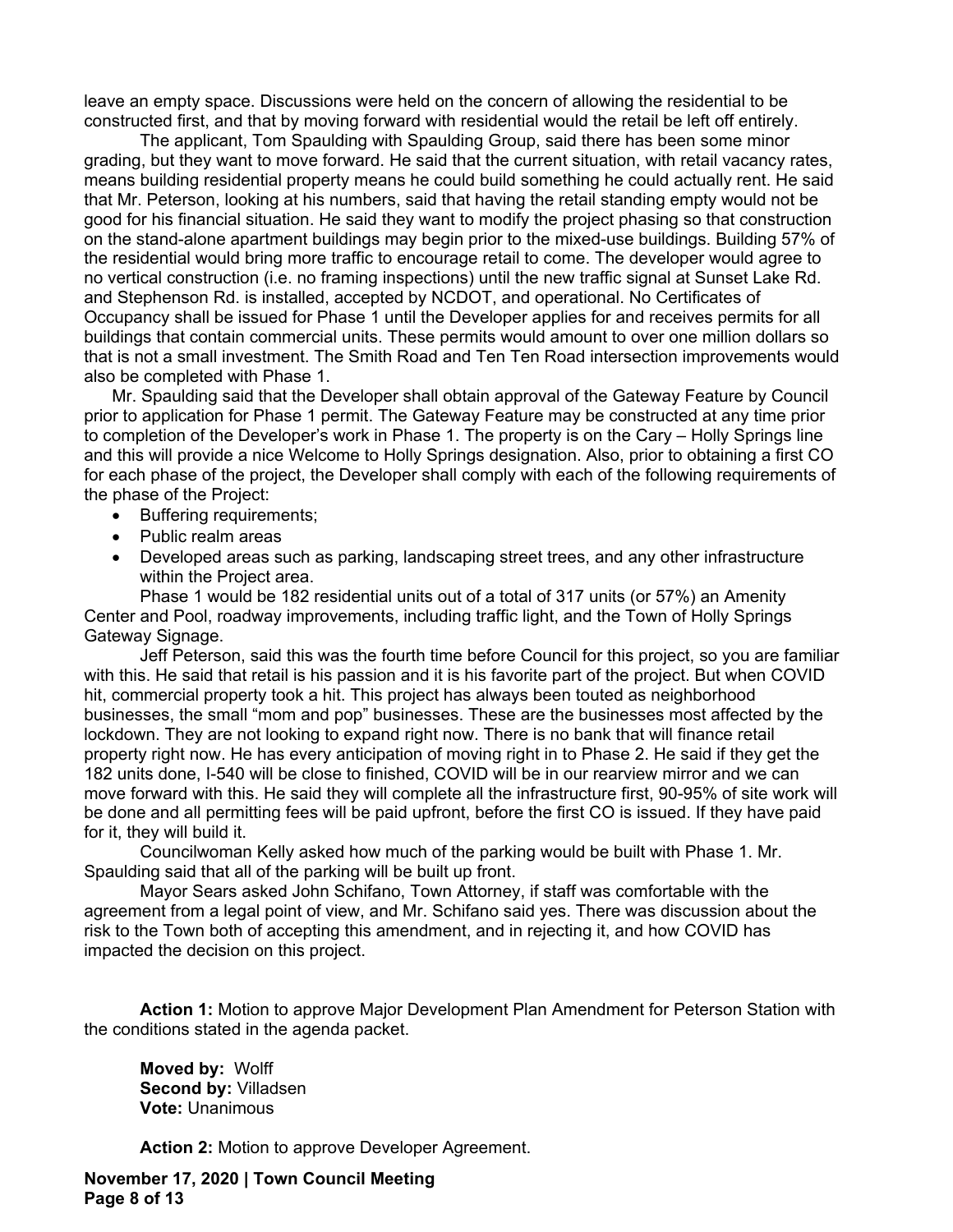**Moved by:** Villadsen **Second by:** Wolff **Vote:** Unanimous

Randy Harrington, Town Manager, said there had been some feedback, and people online are having a hard time hearing, so he asked that people speak directly into their microphones.

#### **15 - 17. Village Gate Tracts 1, 2 and 3 Develoopment Plans**

 Development Plans for Tract 1 (20-DP-14) Tract 2 (20-DP-12) and Tract 3 (20-DP-13) were handled together.

Cheryl Caines, Development Services, said this item was for Council to consider requests for Development Plans for Village Gate Tracts 1, 2, and 3. She identified the tracts, with Tracts 1 and 2 being on the west side of Main Street between Ralph Stephens Rd. and GB Alford Highway, and Tract 3 being on the east side of Main Street at Ralph Stephens Road. All three tracts are designated mixed-use center on the Land Use and Character Plan, and are zoned CB Community Business, with a conditional use.

Ms. Caines said that Tract 1 includes a 159-unit age-restricted (senior) apartment building of approximately 195,844 square feet and there is space for 12,000 square feet of commercial, which will be a future development petition. Tract 2 includes 60,000 square feet of professional office uses within two buildings. They are requesting Waivers to increase the building bay width for buildings one and two, and reduce the minimum off-street loading dimensions. Tract 3 includes 21,000 square feet of integrated center, with 160 dwelling units in a mixed-use building, a child care center and an art park. Waivers requested for Tract 3 are a reduction in the amount of brick/stone for the mixed-use building and the kiosk building, a reduction in the amount of glass for the kiosk building, and alternate compliance with all façade requirements for the child care campus. The applicant will go into more detail on the requested waivers.

Rachel Jones, Development Services, reviewed the transportation information given during the public hearing part of this meeting. These requirements apply to all three Tracts of the project.

Matt Beard, Parks and Recreation, offered to answer any questions about the greenway project. There were none.

Ms. Jones then showed where secondary emergency access would be, with cross-access and connection to Stephens Tract, per the Developer Agreement. She explained that the secondary emergency access to Tract 3 was required by NC Fire Code. A fire-flow analysis was completed with each development plan.

Mark Stucky, Planning Board, said they recommended approval with a vote of 6-2-1.

Chris Rurkowski, said that the densities to be described were per the Developers Agreement, and showed how the buildings would be sited on the land and potential elevations for the Aspens Senior Living on Tract 1. He showed an exterior and discussed features and amenities that would be provided. There is a covered drop off area, 4 stories of living space, and covered surface or garage parking. Access will be from a dedicated right-turn lane off of Main Street.

Mr. Rurkowski said that Tract 2 would be a medical office and office buildings. He showed proposed elevations for the two buildings. He discussed materials to be used in the exterior construction of the buildings, and the public art at the corner. He said the parking waiver was because they did not see tractor trailer trucks being needed to make deliveries, but only smaller delivery trucks.

Ted Van Dyk, architect, said these are not waivers so much as alternate compliance. He said that they were trying for a more restrained, professional look, rather than a retail space with numerous entries. There are curved, generous entries that are focal points.

Mr. Rurkowski said Tract 3 is anchored Solaris Building, Art Park, and Oak Village Academy, he showed proposed elevations and the plan for a pool on the second level terrace above the entrance for residents. He showed a rendering of the art park, with kiosk building and the Oak Village Academy. The Academy has various styled buildings, surrounded by a stone/brick wall to unify the look, and features secure outdoor area for the children to play. He discussed the

**November 17, 2020 | Town Council Meeting Page 9 of 13**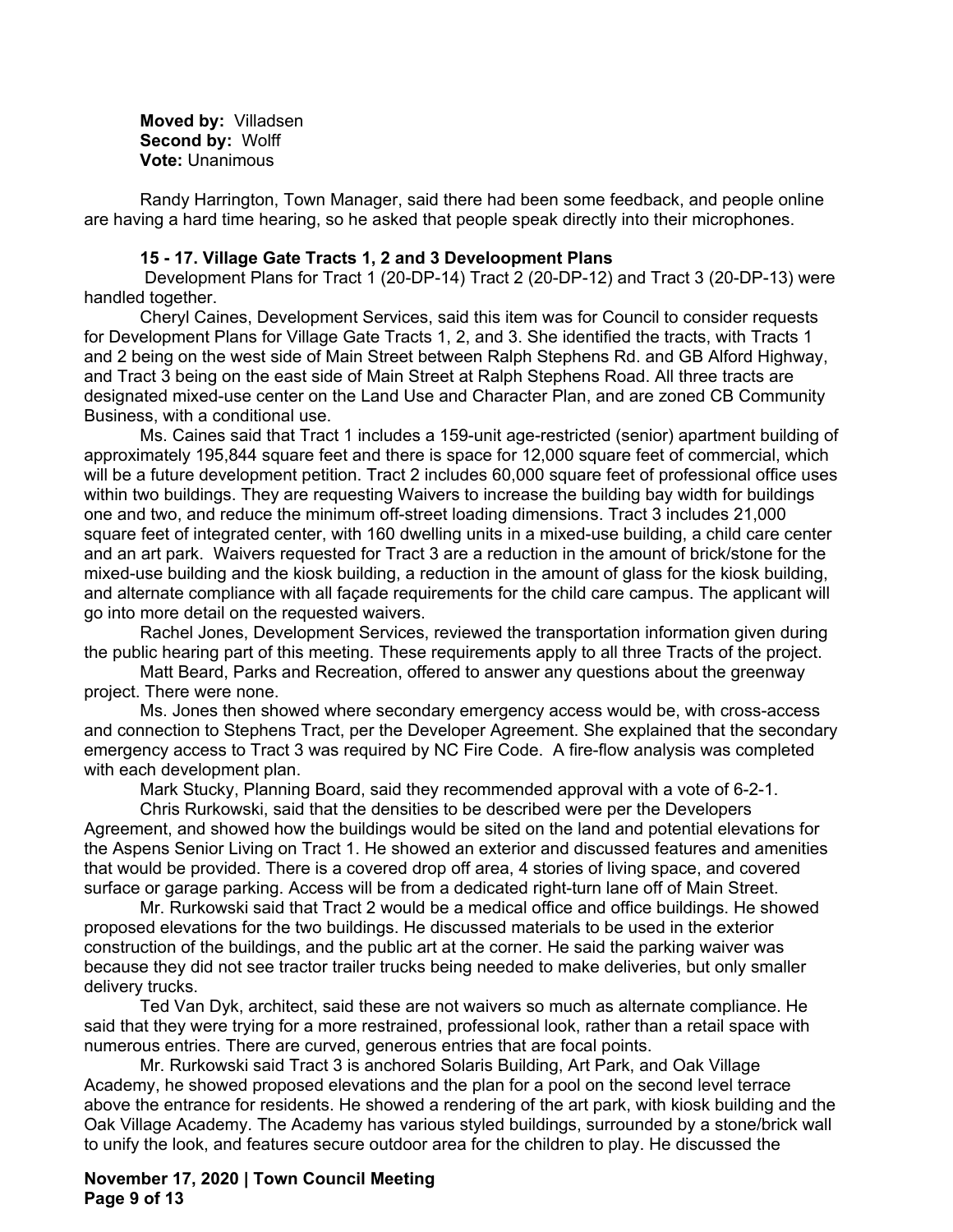building materials to be used for the buildings on Tract 3. Solaris has downstairs retail and residential above. There is a gathering area between the building and the street, a skating rink that could transform to a stage for events. Fifty of the apartments will be work force housing. Between Solaris and the Academy is the art park with a stage, public art, outdoor seating.

Mayor Sears asked about the age group for the Academy. Eli Zablud said 6 months to 6 years.

Mr. Van Dyk said the waivers for Tract 3 are because it has a variety of uses and they are trying to unify them. The waivers are variations in quantity of materials, more floor to ceiling glass for a residential look. They are only altering percentages of these materials. The Kiosk is only a 300 square-foot enclosure so the UDO standards were difficult to maintain, so they varied the areas and percentages, while still keeping a unified look. The Village Academy is built at a great scale for kids, residential scale, and with lots of outdoor space. There is a masonry wall around the project to tie it back to the materials in the main development, and to have the variety and warm residential feel for the preschool.

Mayor Sears asked what the skating rink is made out of. Mr. Zablud said it is a component plastic that can be skated on with blades, but in the summer it can be converted to other uses.

Councilwoman Kelly asked if the intent was to have the skating rink open to the public? Mr. Zablud said yes, the whole area would be open to the public.

#### **Tract 1**

**Action:** Motion to approve Village Gate Tract 1 with the conditions stated in the agenda packet.

**Moved by:** Berry **Second by:** Villadsen **Vote:** Unanimous

#### **Tract 2**

**Action 1:** Motion to adopt Resolution 20-39 to make and accept the Findings of Fact for consideration of Waivers.

**Moved by:** Kelly **Second by:** Wolff **Vote:** Unanimous *A copy of Resolution 20-39 is attached to these minutes.*

**action 2:** Motion to approve Village Gate Tract 2 with the conditions stated in the agenda packet.

**Moved by:** Villadsen **Second by:** Wolff **Vote:** Unanimous

#### **Tract 3**

**Action 1:** Motion to adopt Resolution 20-42 to make and accept the Findings of Fact for consideration of Waivers.

**Moved by:** Wolff **Second by: Berry Vote:** Unanimous *A copy of Resolution 20-42 is attached to these minutes.*

**Action 2:** Motion to approve Village Gate Tract 3 with the conditions stated in the agenda packet.

**November 17, 2020 | Town Council Meeting Page 10 of 13**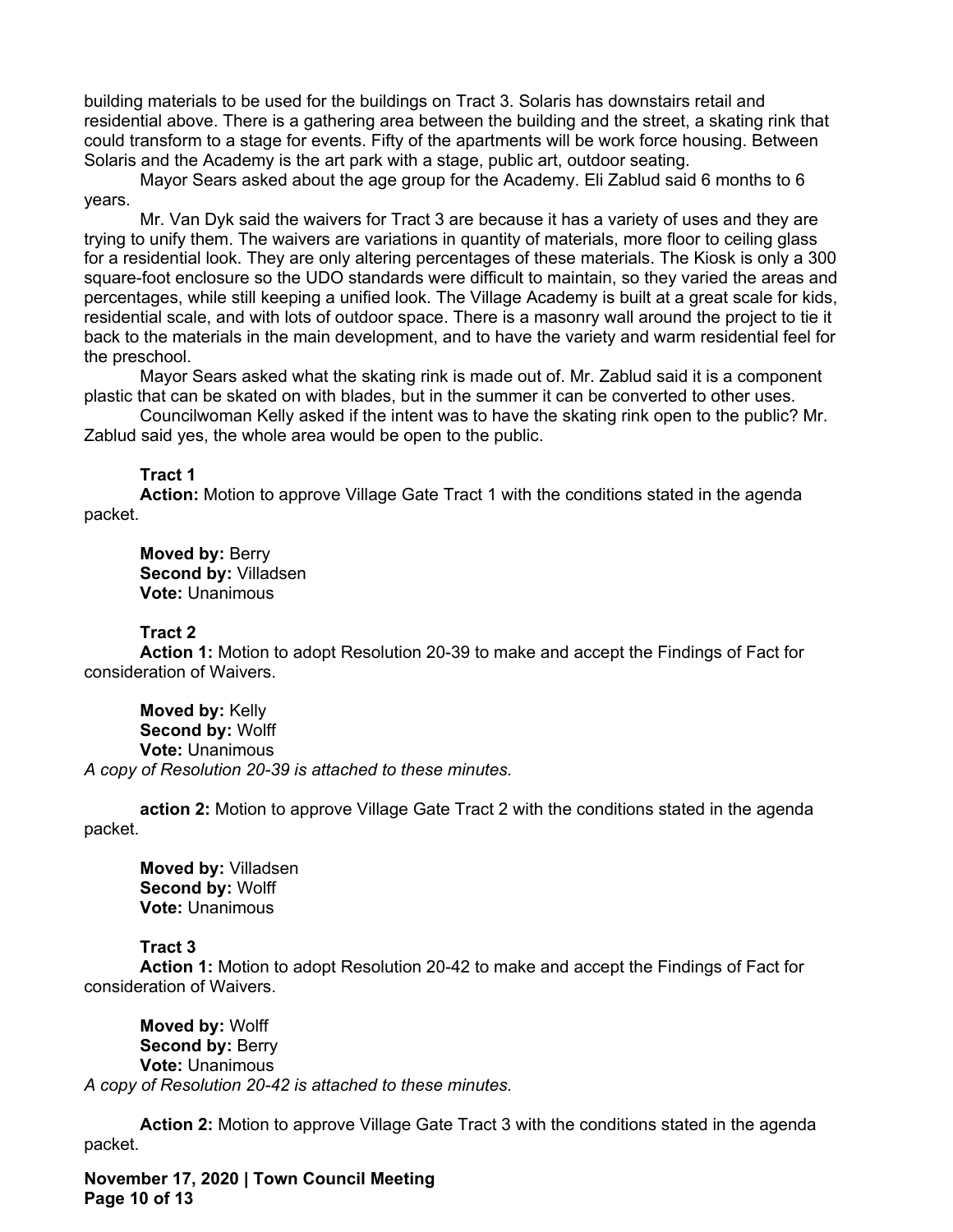**Moved by:** Berry **Second by:** Villadsen **Vote:** Unanimous

## **18. Comprehensive Transportation Plan Steering Committee**

Randy Harrington, Town Manager, introduced Emmily Tiampati, Development Services, the Town's new Transportation Planner. She has been with the Town for about 4 weeks, and comes to us with a lot of transportation planning experience in Arkansas, Florida, and other places.

Ms. Tiampati, Developement Services, said that as was discussed in a previous meeting, a steering committee is being formed to provide technical feedback and local expertise in the development of the Comprehensive Transportation Plan's (CTP) goals and recommendations. The plan will be multi-modal, addressing pedestrian, bicycle, public transit as well as streets and highways. The CTP was last completed in June of 2011, with an amendement in July of 2013. The current process was started in October 2020, and adoption of the new CTP is anticipated in January 2022.

The suggested composition of the 15-member committee is a mixture of Town residents and technical experts in transportation. They will hold a maximum of 6 meetings at key milestones in the process. Staff has suggested 10 members from technical advisors from local groups such as CAMPO, NCDOT, and Planning Board members. Council is being asked to name five members:

- A council member;
- A van pool/bus rider representative;
- A Holly Springs High School student:
- A resident-at-large / Senior; and
- A resident-at-large

| No.            | First       | <b>Last Name</b> | Group                         | Company                             |
|----------------|-------------|------------------|-------------------------------|-------------------------------------|
|                | <b>Name</b> |                  |                               |                                     |
| 1              | Alex        | Rickard          | <b>Technical Advisor</b>      | <b>CAMPO</b>                        |
| $\overline{2}$ | Baohong     | Wan              | <b>Technical Advisor</b>      | VHB Town's contracted TIA 3rd       |
|                |             |                  |                               | party reviewer                      |
| 3              | Cara        | Hylton           | Non-resident developer        | <b>ABCZ Properties/ Trustwell</b>   |
| 4              | Craig       | Ashby            | <b>Holly Springs Advocay</b>  | <b>Holly Springs Senior Walking</b> |
|                |             |                  | Groups/Clubs                  |                                     |
| 5              | David       | <b>Stallings</b> | <b>Residential Developer</b>  | Shenandoah Homes/ Capital           |
|                |             |                  |                               | <b>Properties/Capital Grading</b>   |
| 6              | Erin        | Convery          | <b>Technical Advisor</b>      | GoTriangle                          |
| 7              | Jackie      | Miller           | <b>Holly Springs Advocacy</b> | <b>Holly Springs Cyclist</b>        |
|                |             |                  | Groups/Clubs                  |                                     |
| 8              | <b>Rick</b> | Madoni           | <b>Planning Board</b>         | <b>Planning Board</b>               |
| 9              | Ryan        | Monteleone       | <b>Holly Springs Advocacy</b> | Holly Springs Run Club              |
|                |             |                  | Groups/Clubs                  |                                     |
| 10             | Sean        | <b>Brennan</b>   | <b>Technical Advisor</b>      | <b>NC DOT</b>                       |
| 11             |             |                  | <b>Town Council</b>           | <b>Town Council</b>                 |
| 12             |             |                  | Van Pool/Bus Rider Rep        |                                     |
| 13             |             |                  | HS High School Student        |                                     |
| 14             |             |                  | Resident at large - Senior    |                                     |
| 15             |             |                  | Resident at large             |                                     |

Councilwoman Kelly said that this group does not represent Old Holly Springs. The older neighborhoods that did not have sidewalks need to be represented. Randy Harrington said that was a great comment, and that Council's appointment of one of the five could reflect the type of input they would like to have. There was discussion about coming back at the next meeting with options for the five positions to be appointed by Council.

## **November 17, 2020 | Town Council Meeting Page 11 of 13**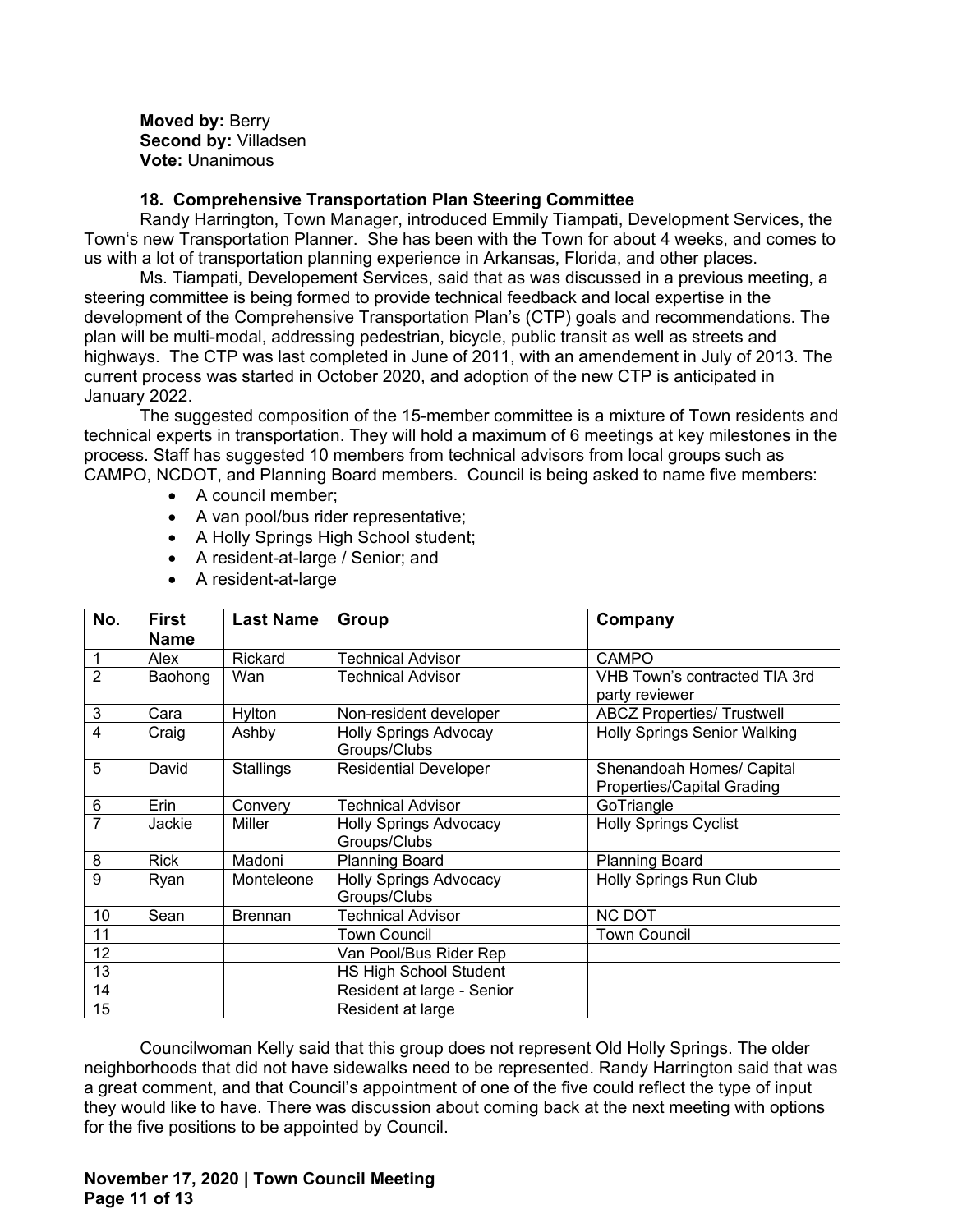MPT Berry said he was willing to serve as the Council member. Councilman Wolff said Councilman McGrath might like to do it, and he is not here. Mayor Sears said he would like to bring it back in December to get the last five names.

Ms. Tiapati said that there would be other stakeholder groups and those could focus on the underrepreseted areas and people.

**Action:** Motion to appoint the first ten members of the Comprehensive Transportation Plan Steering Committee as outlined above, with the understanding that a group or organization may designate an alternate member to participate.

**Moved by:** Villadsen **Second by:** Wolff **Vote:** Unanimous

### **19. Changes to Memorandum of Agreement with Wake County and other developement partners**

John Schifano, Town Attorney, said that the purpose of this item was to approve changes to the Memorandum of Agreement (MOA) with Wake County, and approve a Donative Transfer Agreement by Resolution. He said the MOA regarding the 20 acres north of Ting Park between Wake County, the Town, My Computer Career, and DHIC for a mixed use residential and office tract did not state that the Town would take title from the County. The Transfer Agreement states that the Town will take title to the 10 acre western parcel retail tract, at no cost. The Town has three years to either develop it for public use, or transfer it for economic developement purposes. If transferred, the Town must convey for fair market value, and transmit funds to Wake County. We agree to sell the property for fair market value to the corporation for their headquarters.

There was some discussion of road improvements, and whether this alters the Town's ability to get those done by developers. There was discussion about rezoning, and Mr. Schifano said that in order for the conveyance to go through the land would have to be rezoned. Council is not obligated to rezone it. Council is obligated to consider rezoning it. There is no *quid pro quo* because Council is not required to rezone. If you do not rezone, there is no penalty you just don't get the property. If you do rezone and DIHC says they aren't interested in developing it, you have choices. You can still sell for economic development purposes, or you can clear it, grade it, and use it for public use. In any case the town is not out any cash.

**Action:** Motion to approve revised Memorandum of Agreement (MOA) and to adopt Resolution 20-44.

**Moved by:** Villadsen **Second by:** Kelly **Vote:** Unanimous *A copy of Resolution 20-44 is attached to these minutes.*

### **OTHER BUSINESS**

Mayor Sears said that there had been 671 cases of COVID 19 in our zip code, with 2 deaths; 25,133 cases in Wake County with 280 deaths since March. He said he was on a healthcare Zoom this morning. Rex, Duke and WakeMed are now working together every day to get this pandemic solved. This is a first because they were very competitive before COVID. Also, speeding is still not nice.

Councilwoman Kelly said she the Historic Marker for the Holly Springs Elementary School is going to be installed on Sunday at 3:00 at the Hunt Center. There is also a tree being planted at Womble Park in honor of Mr. Hunt. She thanked the community for coming together to provide

**November 17, 2020 | Town Council Meeting Page 12 of 13**